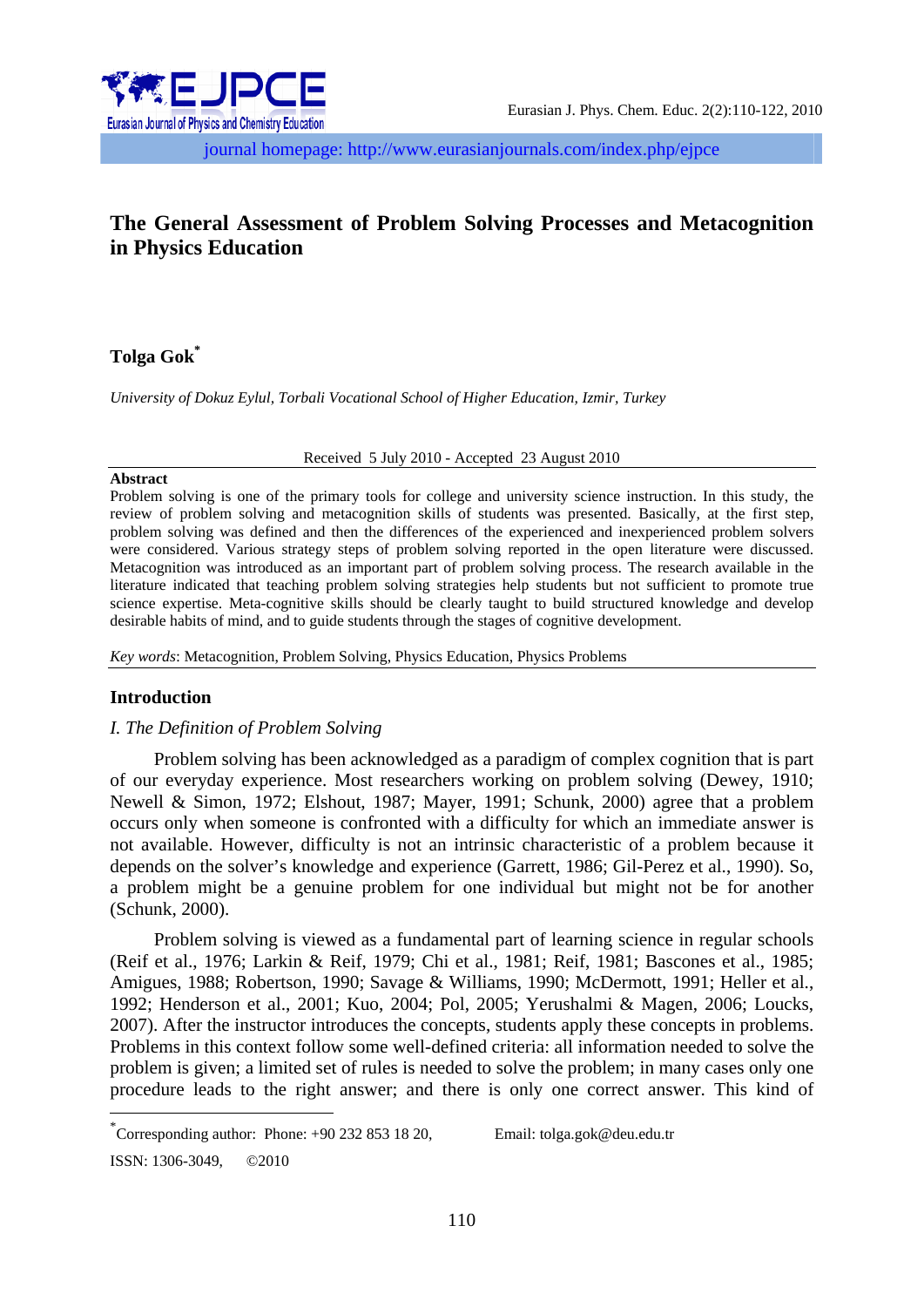problem is rather common in educational practice, but problem solving in this approach is "dominated by recall, a relatively undemanding cognitive task" (Osborne & Dillon, 2008).

Problem solving as a goal-directed behavior requires an appropriate mental representation of the problem and the subsequent application of certain methods or strategies in order to move from an initial, current state to a desired goal state (Metallidou, 2009).

#### *II. The Difference of the Expert and Novice in Problem Solving*

Research on developing an effective instruction for physics problem solving started at least 50 years ago (Garrett, 1986) and changed after the late 1970s (Larkin & Reif, 1979; Larkin et al., 1980; Chi et al., 1981; Heller & Reif, 1984; Reif, 1995; Dufrense et al., 1997; Kohl et al., 2007; Kohl & Finkelstein, 2008).

Most of the research during this period aimed to identify the differences between experienced and inexperienced problem solvers. Larkin (1979) showed inexperienced problem solvers tend to spend little time representing the problem and quickly jump into quantitative expressions. Also, they perform problem solving techniques that include haphazard formula-seeking and solution pattern matching (Reif et al., 1976; Van Heuvelen, 1991; Mazur, 1997). By contrast, experienced problem solvers solve problems by interjecting another step of a qualitative analysis or a low-detail review of the problem before writing down equations. This qualitative analysis, such as a verbal description or a picture, serves as a decision guide for planning and evaluating the solution (Larkin & Reif, 1979). Although this step takes extra time to complete, it facilitates the efficient completion of further solution steps and usually the experienced problem solver is able to successfully complete the problem in less time.

Reif and Heller (1982) discussed how two solvers organize and use their knowledge after reading the problem. Inexperienced solvers do not necessarily have the knowledge structure, as their understanding consists of random facts and equations that have little conceptual meaning and they access each principle or equation individually from memory. Larkin (1979) suggested that experienced solvers store physics principles in memory as chunks of information that are connected and can be usefully applied together. Experienced solvers have lower cognitive load on their short-term memory and can devote more memory to the process of solving the problem (Sweller, 1988). They also approach the tasks differently from those with less practice and classify problems qualitatively and according to major principles (Mestre, 2001).

Kohl and Finkelstein (2008) concluded that experienced solvers are more successful while solving problems that required the use of multiple representations, finish faster, and move more quickly among the representations available. Other solvers are just as likely to use multiple representations extensively in their solutions and that they use very similar selections of representations. This may be because doing so has become the norm in these representation rich physics classes, and so they draw pictures and free-body diagrams regardless of their understanding of why.

However, Schoenfeld (1985) claimed that in order to solve mathematics problems, both experienced and inexperienced solvers use the same episodes of orientation, analysis, planmaking, implementation, and verification. The only difference is experienced solvers take relatively more time to read and analyze problems and to "look back", whereas inexperienced solvers devote most time to finding a solution plan and calculating. According to them this is because of teaching system which does not cover how to do so and does not possess general problem solving strategies to manage their own problem solving actions.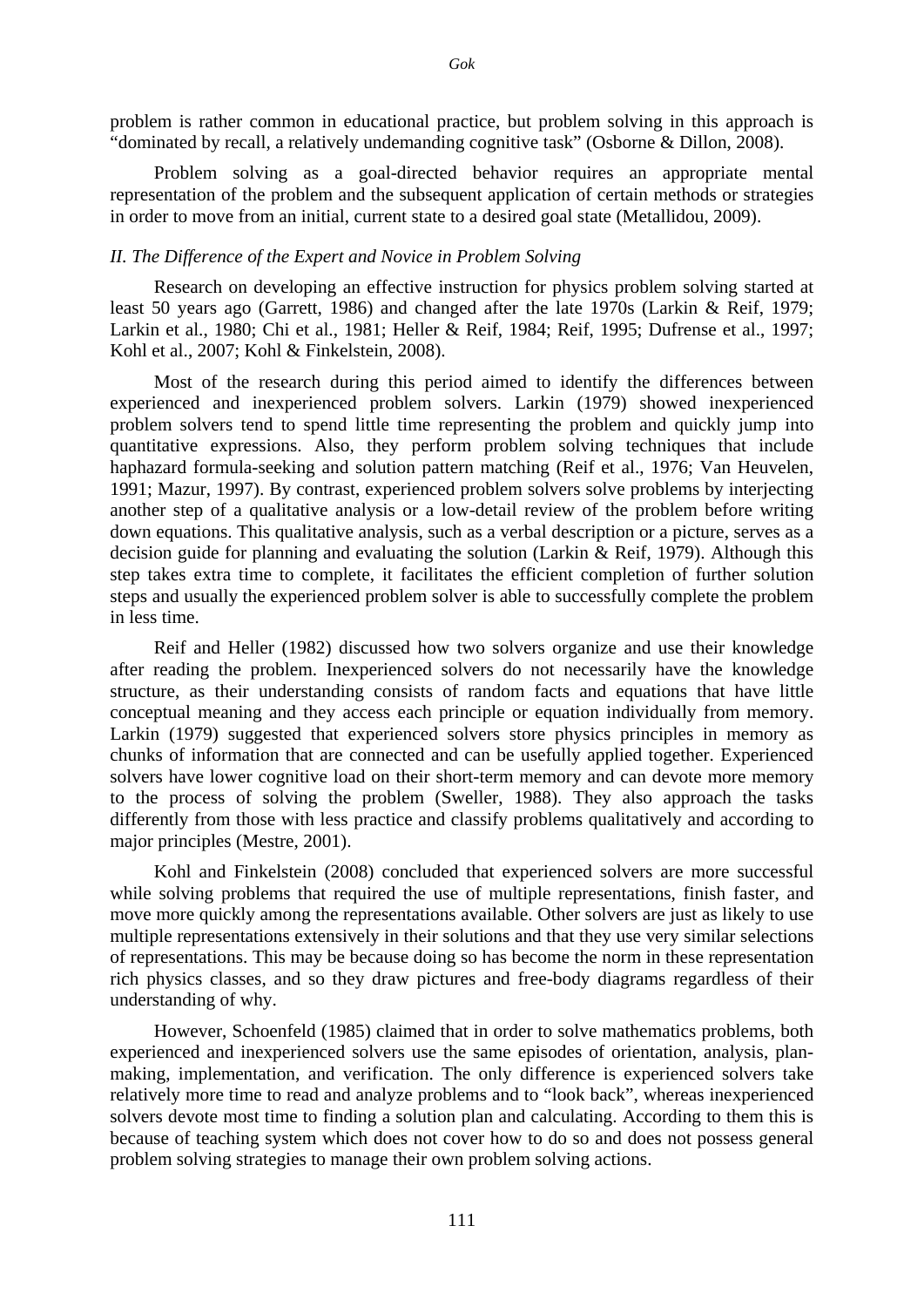It is for sure that it's not just the way physicists read and use the equations that are different from math. Also the goals are different. They don't just want to explore ways of solving equations, they want to describe, learn about, and understand physical systems. However, the step should be followed to reach the target, in this case solution, will be similar. Based on the findings in the literature of different disciplines, researchers started to examine novice students' difficulties in confronting real problems and how they can overcome these difficulties. They investigated the methods used by experienced solvers and tried to define some problem solving patterns, a general instruction guideline which can meet the various patterns of problem solving.

#### *III. Problem Solving Strategies in Problem Solving*

Most of the researchers examined on general and specific problem solving strategies. The most notably general strategies are Polya's (1945), Dewey's (1910), and Kneeland (1999) problem solving strategy steps.

Dewey (1910) cited for his four steps (problem's location and definition, suggestion of possible solution, development by reasoning the bearings of the solution, and further observation and experiment leadings to its acceptance or rejection) of problem solving strategy.

Polya (1945) cited for his four steps problem solving strategy as follows: First step is *Understanding the Problem,* by identifying the unknown, the data, and the condition, and then drawing a figure and introducing suitable notation. The second step is *Devising a Plan,* in which the solver seeks a connection between the data and the unknown. If an immediate connection is not found, the solver considers related problems or problems that have already been solved, and uses this information to devise a plan to reach the unknown. In the third step, *Carrying out the Plan,* the steps outlined in part two are carried out, and each step is checked for correctness. In the final step *Looking Back*, the problem solution is examined, and arguments are checked.

Reif et al. (1976) tried to teach students a simple problem solving strategy consisting of the following four major steps: *Description,* which lists clearly the given and wanted information. Draw a diagram of the situation. The next step, *Planning*, selects the basic relations suitable for solving the problem and outline how they are to be used. The step *Implementation* performs the preceding plan by doing all necessary calculations. The final step is *Checking,* which checks that each of the preceding steps was valid and that the final answer makes sense.

Reif (1995) improved early problem solving strategies in his textbook "Understanding Basic Mechanics". Revised steps included in the book were: *Analyze the Problem*, in which a basic description of the situation and goals is generated, and a refined physics description according to time sequences and intervals is developed. The second step is *Construction of a Solution,* in which basic useful relations are identified and performed until unwanted quantities are eliminated. The final step is called *Check,* and asks the solver if the goal has been attained, the answer is with known quantities, and there is consistency within the solution with units, signs, and sensibility of values.

Kneeland's (1999) problem solving model contains of six separate steps: awareness of the problem, gathering of relevant facts, definition of the problem, development of solution options, selection of the best solution, and implementation of the solution. The first three steps have to do with defining the problem. The next three steps move students from the understanding phase into the solution phase: exploring and developing various solution options and then acting on the best one.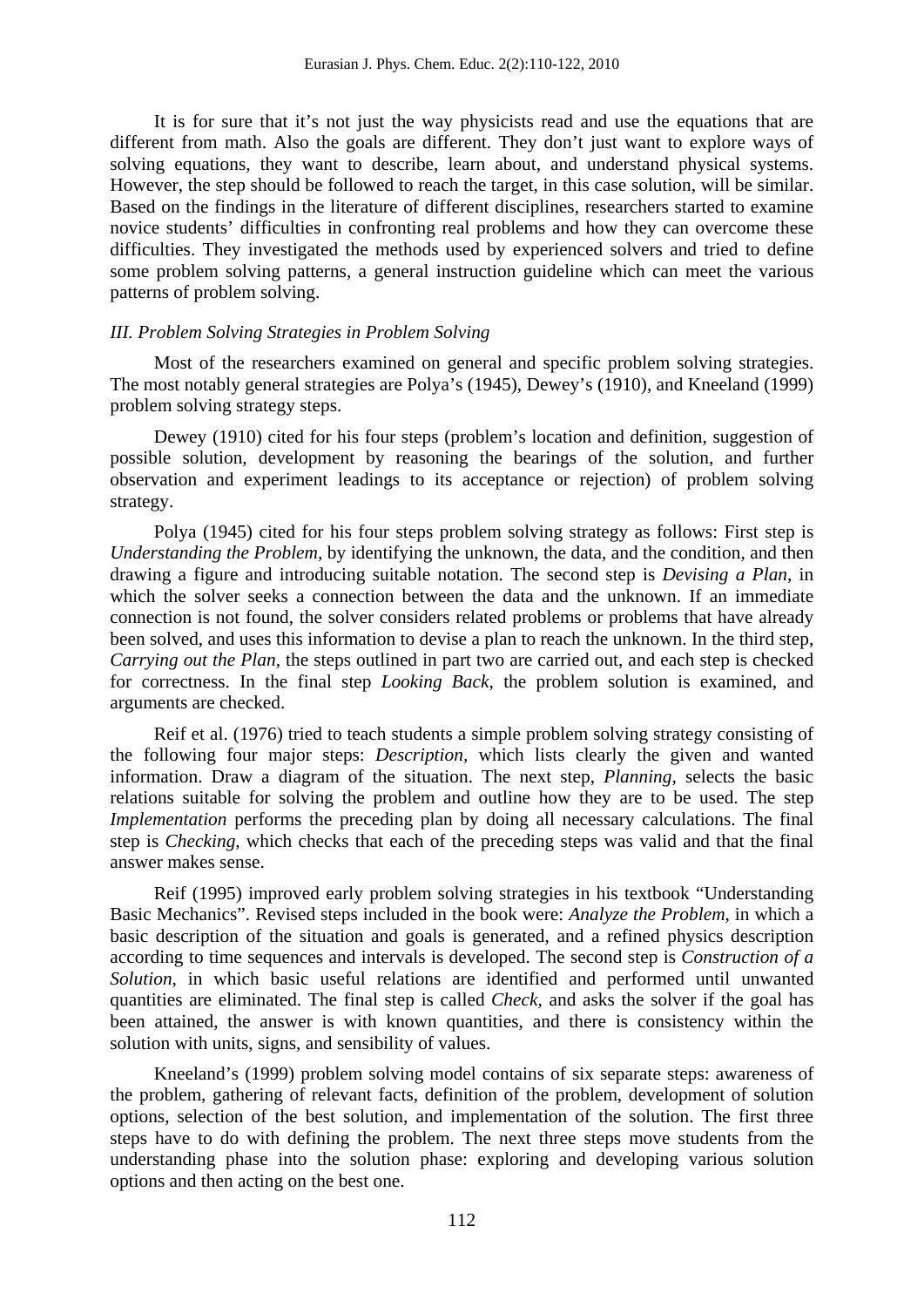Over the past 40 years, in addition to these strategies, numerous physics problem solving methods have been published to help students improve their understanding and problem solving. These are the logical problem solving model; the didactic approach; the collaboration method (Harskamp & Ding, 2006); the computer-assisted instruction model (Bolton & Ross, 1997; Pol, 2005); the translating context-rich problem approach (Heller et al., 1992; Heller & Hollabaugh, 1992; Yerushalmi & Magen, 2006); the creativeness approach in problem solving (Johnstone & Otis, 2006; Walsh et al., 2007; Cooper et al., 2008; Bennett, 2008); the epistemic games (Tuminaro & Redish, 2007).

The logical solving model used by the University of Minnesota consisted of similar problem solving strategies: *Focus the Problem*, which involves determining the question and sketching a picture, and selecting a qualitative approach. The next step, *Describe the Physics*, includes drawing a diagram, defining symbols, and stating quantitative relationships. The *Plan a Solution* entails choosing a relationship that includes the target quantity, undergoing a cycle of choosing another relationship to eliminate unknowns and substituting to solve for the target. The step *Execute the Plan* involves simplifying an expression, and putting in numerical values for quantities if requested. The final step is *Evaluate the Answer,* which means evaluating the solution for reasonableness, and to check that it is properly stated (Heller & Heller, 1995).

Bagno and Eylon's (1997) didactic approach constructed through active problem solving by students. According to them, the learning sequence consists of several stages. The first stage is *Solve.* The student solves a problem in which the relevant relationship between A and B plays a central role. The second stage is *Reflect.* The student identifies the relationship, compares it to other relevant relationships recognizes differences and likenesses and finally formulated the relationship verbally, symbolically, and visually. The third stage is *Conceptualize.* The student develops and elaborates the concepts. This is the stage in which common misconceptions are explained and important differences between concepts. The fourth is *Apply.* The final stage is *Link*, which the written materials provide compact tables to facilitate retention and retrieval.

In the research of Bolton and Ross (1997), a computer-assisted problem-solving protocol was introduced to long-distance study university students in a simple model of preparation-working-checking. A study by Yerushalmi and Magen (2006) intended to teach students to solve physics problem by transforming context-rich problems into context-poor problems. In this method students are organizing the unknowns and unnecessary contents.

Another method is (Savage & Williams, 1990) physics-problem solving using realworld problem modeling. This method is purposely designed to solve algebraic mechanics (kinematics and dynamics) problems at university level. The main processes in this method are preparing the model, analyzing the problem, interpreting and confirming the mathematical answer to produce a solution.

Recently, Loucks (2007) introduced a method for solving university physics problems, particularly when algebra is involved, which is similar to Savage and Williams (1990)' problem solving. For Loucks, the most important factor is to set up the problem, so that the solver can determine which equations are suitable. Once it is set up, the problem becomes simply a mathematical problem. Loucks recommended five steps to effectively solve physics problems with algebra; a) identify the type of problem (for example, concept, keyword, feature), b) sort by interval and/or object (e.g., list everything, draw diagram), c) find the equation and unknowns, try to relate the intervals, d) outline solution or make a chain of reaction, e) do the mathematics.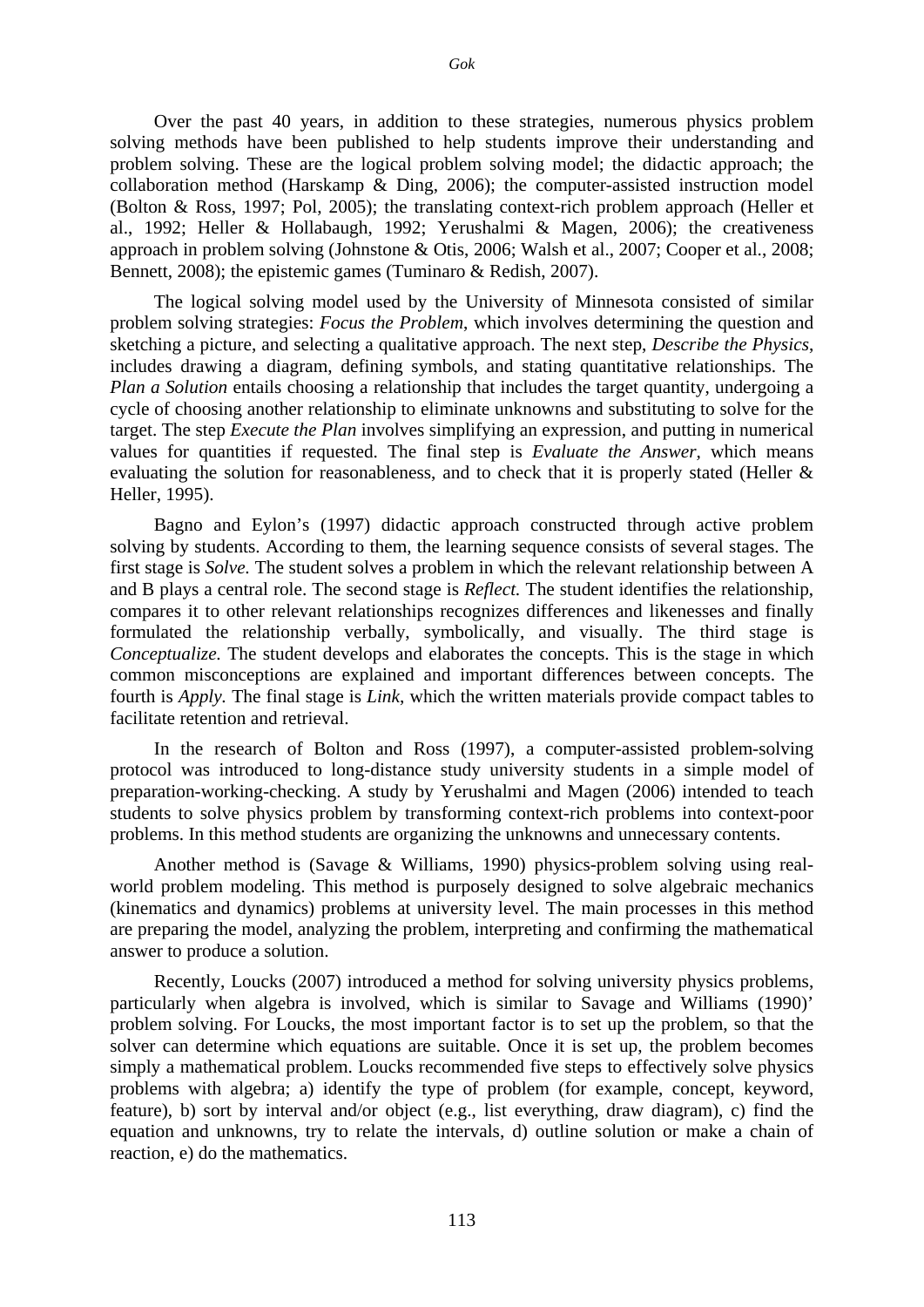Mayer (2008) asserted that effective practice in problem solving should be given in a structured way, but not in a step-by-step procedure. He concluded that problem solving programs are most effective when they focus on problem solving not as a single intellectual ability but as a collection of smaller component skills. He stressed that successful problem solving training involves: specific problem solving skills, contextualized tasks that students are expected to perform in school, practice in the process of problem solving, discussion of the problem solving process, teaching problem-solving before students have fully mastered content, knowledge of a domain. He also stressed that problem solving training should be provided in addition to developing domain-specific content knowledge. Students need to learn domain-specific problem solving skills in order to become successful learners in physics.

Consequently, Kowalski et al. (2009) examined on the review of problem solving strategies in computer-based course. Their study was a modification of well-established steps used to teach increased competency in problem solving strategies in engineering courses. They combined problem solving strategy steps with three steps (identifying of the fundamental principle, solving, and checking).

#### *IV. Metacognition in Problem Solving*

Metacognition is defined as knowledge of cognition and regulation of cognition in Flavell's (1976) and Brown's (1978) influential work on metacognition. The term metacognition refers to a students` knowledge about his/her processes of cognition and the ability to control and monitor those processes as a function of the feedback received via outcomes of learning. Thus, two essential components comprise metacognition: *knowledge* and *control*. Metacognition knowledge refers to what a student understands and believes about a subject matter or a task, and the judgments s/he makes in allocating cognitive resources as a result of that knowledge. Metacognition control refers to the approaches and strategies a student devises to achieve specific learning goals and the degree to which the learner organizes, monitors, and modifies those operations to ensure effective learning (Flavel, 1979; Hollingworth & McLoughlin, 2001; Metallidou, 2009).

Metacognitive knowledge consists of declaration, procedure, and strategy. There is a general agreement among researchers that *declarative knowledge* (facts and concepts) alone is not sufficient for better performance and achievement. It must be followed by *procedural*  (how to use these facts and concepts in methods or procedures) and *strategic knowledge*  (knowledge needed to organize the process of solving new problems) knowledge. The latter are referring to the selection of the appropriate strategy for different kind of problems and the evaluation of the effectiveness of each strategy (Metallidou, 2009).

With regard to metacognitive control, attention resources, existing cognitive strategies, and awareness of breakdowns in comprehension are all enhanced by metacognitive knowledge and skills. Thus, metacognition is important to regulate and improve their cognitive tactics and strategies used in problem solving process (Hollingworth & McLoughlin, 2001; Desoete, 2008).

It has been observed that during problem solving process students having metacognitive behaviors are more controlled; they try to break the complex problems into sample parts and ask questions themselves for clarifying their thoughts. Schoenfeld (1985) states that when one encounter with failures in problem solving techniques, control skills (metacognition) will be helpful for applying strategies successfully.

Most of the research on metacognition in the open literature has been applied on the primary and secondary school students. The studies at the university level generally have covered the mathematical topic. Thus, the attention is directed to mathematics-problem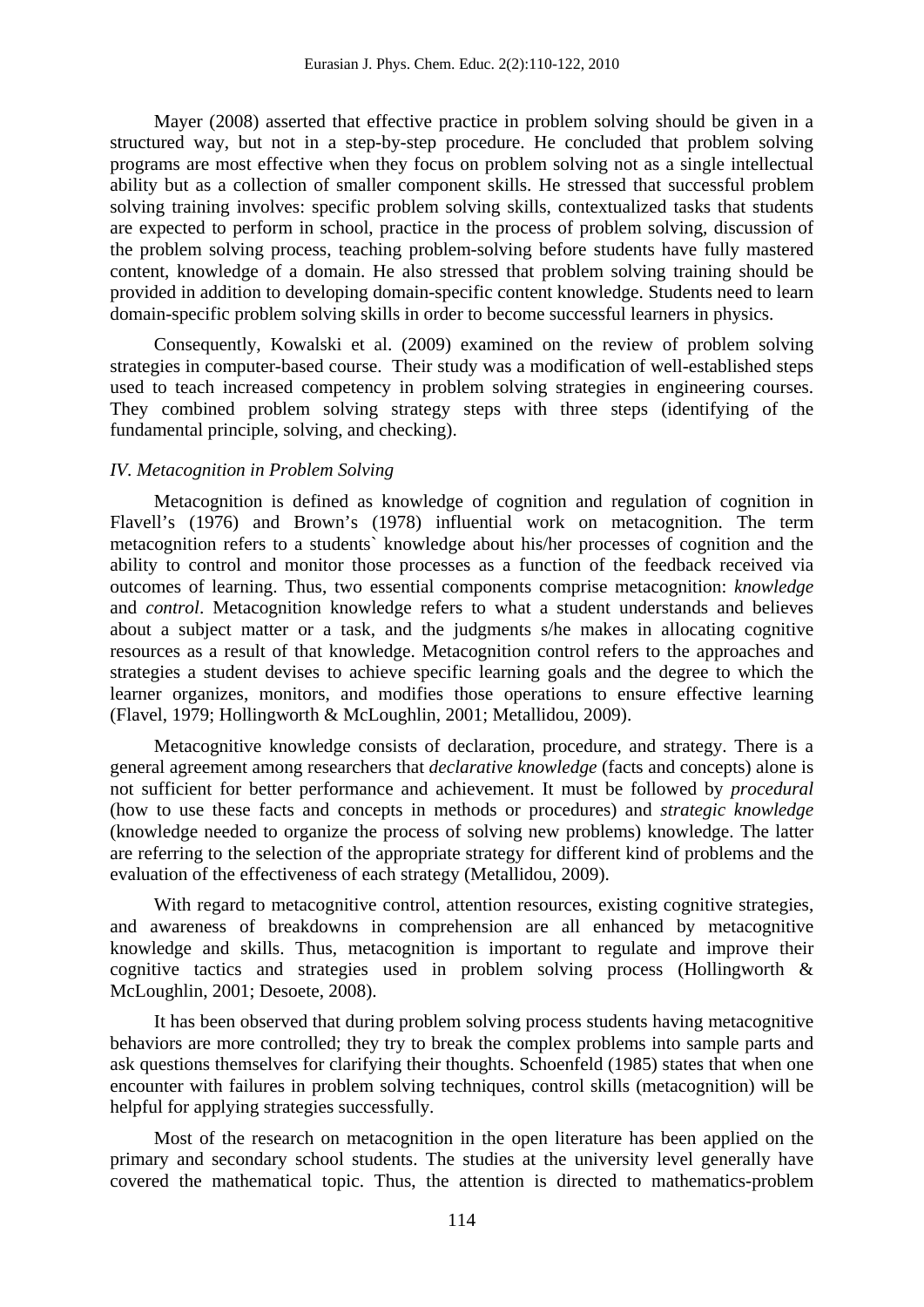solving which shares some likeness with physics in terms of the nature of the subject (Stillman & Galbraith, 1998; Goos et al., 2002; Kramarski et al., 2002; Georghiades, 2004; Schraw et al., 2006). Therefore, the methods used by some researchers in observing physics problem solving and metacognitive skills in their studies were summarized. From the summary of science problem solving research by Garrett (1986), there have been four methods used to examine physics problem solving between the 1950s and 1980s. These are experimental/statistical research (four studies), case study (one study), individual interview (one study), and protocol analysis (seven studies). With the exception of one study that used statistical measurement (Bascones et al., 1985) and two that used interviews (Henderson et al., 2001; Kuo, 2004), most of the studies produced thinking aloud protocols (Simon & Simon, 1978; Larkin & Reif, 1979; Larkin et al., 1980; Chi et al., 1981; Larkin, 1981; Amigues, 1988; Robertson, 1990). Also it was reported that those metacognitive behaviours improved with thinking-aloud protocols which could also be a suitable method for physics problemsolving (Anderson & Nashon, 2006; Meijer et al., 2006).

Probably Meijer et al. (2006) is the only published empirical paper in research mentioned above. The purpose of their study was to build taxonomy of metacognitive activities in text-reading and problem solving. History text-reading and physics problem solving were chosen to discount the issue of domain-specific, so both natural science and humanity subjects were considered. Sixteen students in Netherlands completed four assignments that followed a physics text involving "motion" using thinking-aloud so thinking-aloud protocols could be generated and analysed. As a result, six main metacognitive activities were identified: orientating, planning, executing, monitoring, evaluation, and elaboration. Unfortunately, a detailed taxonomy could not be produced from this extensive research because the researchers restrained themselves in a too objective paradigm. The use of statistical correlation and the high expectation of reliability in the researchers' coding of the thinking-aloud protocol forced the researchers to reduce the level of detail of the taxonomy.

Amigues (1988) and Anderson & Nashon (2006) reported studies in group problemsolving at secondary school level. The latter conducted an interpretive study in examining the influence of metacognition in knowledge construction through physics problem solving (kinematics) at an amusement park among years 11 and 12 students (aged 16-18) in Canada. Through protocols analysis of the conversation between three students in a group, it was discovered that the student with higher metacognitive profile (i.e., control, monitoring, awareness, evaluation, planning, and self-efficacy) can easily influence and change the knowledge construct of other students with lower metacognitive profile (especially in metacognitive awareness) even if the knowledge construct of the student with high metacognitive profile was wrong.

Studies on metacognition have proven that there is a strong correlation between problem solving and metacognition. The students with a higher level of metacognitive skills become successful in problem solving (Schoenfeld, 1985; Lucangeli et al., 1995). Kapa (2007) examined the effect of various types of training in metacognitive support mechanism on the students` performance on structured (near transfer) and open-ended (far transfer) problems in a computerized metacognitive environment. Different experimental groups received training either during problem solving phases or only after the conclusion of problem solving process. Metacognitive training on both the process and the product phases significantly affected performance on near and far transfer problems in the experimental groups as compared to the control group. There exist positive and meaningful increases in the achievement of students using instruction activities towards developing metacognitive skills (Kramarski et al., 2002; Teong, 2002).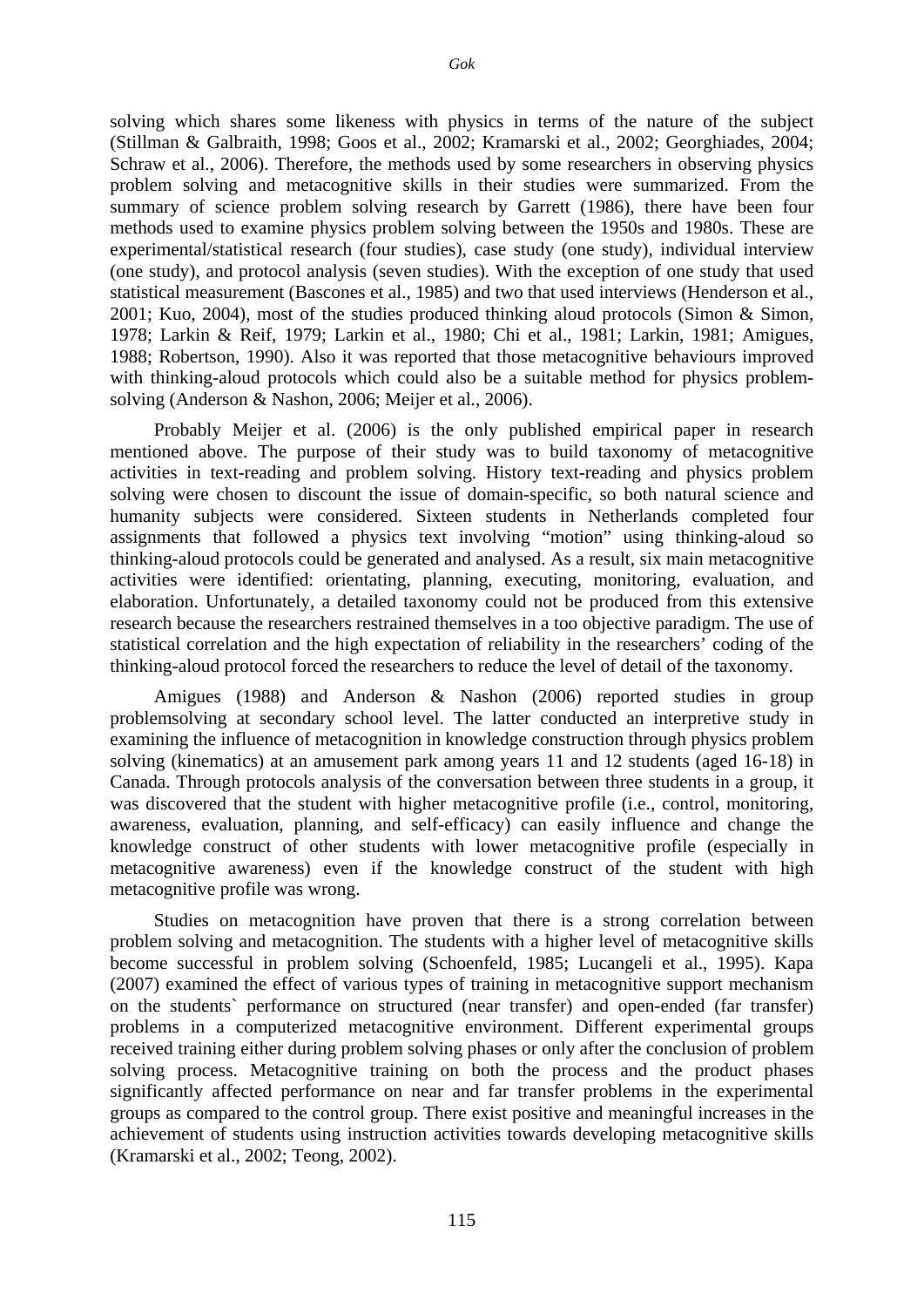Goos et al. (2002) stated that problem solving process requires analyzing the given information about the problem, organizing the information, preparing an action plan and assessing all the operations carried out. These operations of problem solving require one to arrange each level and step and decide at the same time. And all these operations performed during the process are skills which constitute the character of metacognition. However, Hollingworth and McLoughlin (2001) claimed that problem solving operations such as definition of problem, practice, and controlling the outcome are not enough for learning. It is not sufficient to know what to do. It is necessary to know when to apply similar strategies, too. According to Montague (1992), three most commonly used metacognitive skills during problem solving should be self-instruction, self-questioning, and self-monitoring. Selfinstruction helps children to determine and manage previously used problem solving strategies while working on a problem. Through the introduction of internal dialogues, selfquestioning enables them to systematically analyze the given information about the problem and manage appropriate cognitive skills. Self-monitoring allows students to monitor their own general performances during problem solving operations and be sure about the appropriateness of the method they use (Ozsoy & Ataman, 2009; Artz & Armour-Thomas, 1992).

Considering the vagueness of the definition and theory of metacognition, more difficulty is created in measuring metacognition – an inner behaviour like cognition which used to be perceived as impossible to observe by behaviourists (Mayer, 1991). According to Tobias and Everson (2000), metacognition is usually assessed in two principal ways: observations of students' performance or by self-report inventories. There are a few popular techniques used in measuring metacognitive knowledge and processes: self-report, error detection, interview (structured, semi structured, unstructured, open-ended, closed, introspective, and retrospective) and thinking-aloud (Pintrich et al., 2000; Baker & Cerro, 2000). There is a large body of experimental research in metacognition which usually picks on specific attributes to be examined, especially those parts which are easier to measure (Schraw et al., 2006).

## **Discussion**

Problem solving strategy steps are important for students to use while solving problems. Usage of these models of problem solving strategy may be enhanced the creativeness and awareness of the students. They may improve the thinking process of students systematically. However, problem solving strategy models have a few drawbacks. It seems that these problem solving strategy steps take students' time, students should spend more time and effort to engage with the problem in both conceptual and problem solving aspects. Another drawback may be the unnecessary problem solving strategy steps usage for basic problems which are plug-chuck type.

With regard to metacognition, different researchers have proposed different characteristics of metacognitive skills in problem solving. The majority of them accepted that planning, monitoring, and evaluating are the metacognitive skills required in problem solving. Metacognition consists of at least metacognitive knowledge and monitoring. What the students know and believe about their thinking, however, varies. One has to distinguish between the students' metacognitive knowledge and their awareness of using it. It is possible for the students to have some metacognitive knowledge about how they think in physics problem solving without using it consciously - or perhaps not consciously using it at all during problem solving. Therefore, students who possess rich metacognitive knowledge do not necessarily perform metacognitive monitoring using the metacognitive knowledge that they have, and hence may not perform well in problem solving.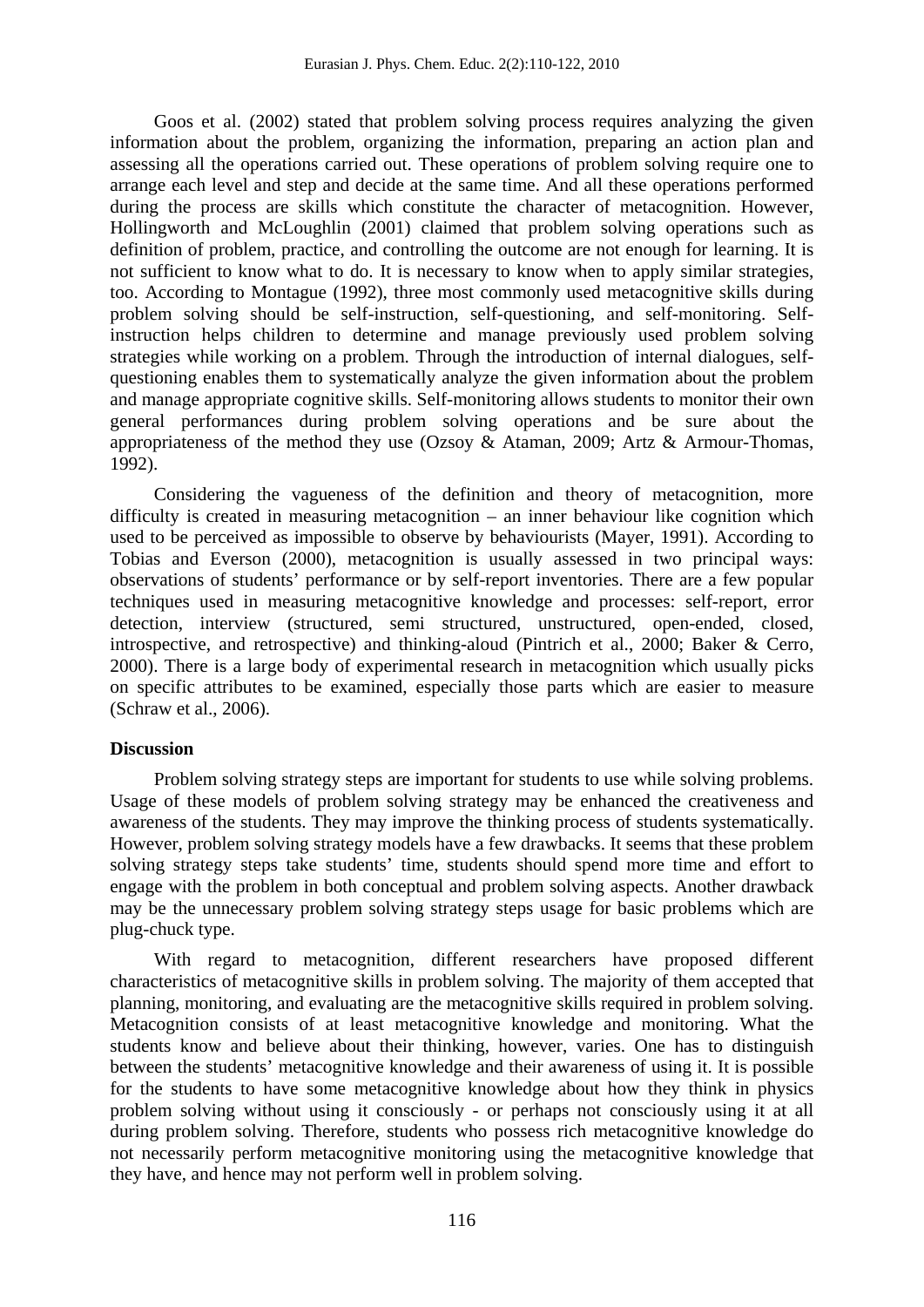#### **Conclusion**

Literature review on problem solving in physics education showed that problem solving strategies (in general; analyze, solve, and check) used by students are very effective and enhance the performance of the students. Unfortunately only teaching these problem solving strategies is not sufficient for helping students to develop true expertise. Also, instructors should use any of these problem solving strategy models in their lectures.

When all of the problem solving strategy models examined in this research are analysed, the fundamental principles of the problem solving may be summarized for the instructors as follows.

*I. Identifying the Fundamental Principle(s):* In the first and most important step, a student should accurately identify and understand the problem. A student should examine both the qualitative and quantitative aspects of the problem and interpret the problem in light of his/her own knowledge and experience. This enables a student to decide whether information is important and what information may be needed. In this step students must: (i) simplify the problem situation by describing it with a diagram or a sketch in terms of simple physical objects and essential physical quantities; (ii) restate what you want to find by naming specific mathematical quantities; (iii) represent the problem with formal concepts and principles.

*II. Solving:* A student uses qualitative understanding of the problem to prepare a quantitative solution. Dividing the problem into subproblems is an effective strategy for constructing the solution. Thus, the solution process involves repeated applications of the following two steps: (i) choosing some useful subproblems, (ii) carrying out the solution of these subproblems. These steps can then be recursively repeated until the original problem has been solved. The decisions needed to solve a problem arise from choosing subproblems. The two main obstacles can be: (i) lack of needed information, (ii) available numerical relationships which are potentially useful, but contain undesirable features. These choices are promoted if there are only few reasonable options among which a student needs to choose. An effective organization of knowledge has crucial importance in making easy the decisions needed for problem solving. The organization done after applying the particular principle is facilitated by all of a student's previously gained technical knowledge. The final step contains plugging in all the relative quantities into the algebraic solution to determine a numerical value for the wanted unknown quantity (ies).

*III. Checking:* In the final step, a student should check the solution to assess whether it is correct and satisfactory and to revise it properly if any shortages are detected by following this checklist; (i) Has all wanted information been found? (ii)Are answers expressed in terms of known quantities? (iii)Are units, signs or directions in equations consistent? (iv) Are both magnitudes and directions of vectors specified? (v) Are answers consistent with special cases or with expected functional dependence? (vi) Are answers consistent with those obtained by another solution method? (vii) Are answers and solution as clear and simple as possible? (viii) Are answers in general algebraic form?

Metacognition has been suggested as an important factor in physics problem solving recently, the metacognitive aspect of problem solving in order to better understand the students' thinking processes in physics problem solving. Some metacognitive skills- *planning, monitoring, and evaluating*- should be incorporated into the problem solving instruction to further refine students` problem solving skill. Based on the research conducted in the literature, instead of just telling problem-solving strategies, the instructional design should be modified to promote cognitive process that build structured knowledge and develop desirable habits of mind, and to guide students through the stages of cognitive development.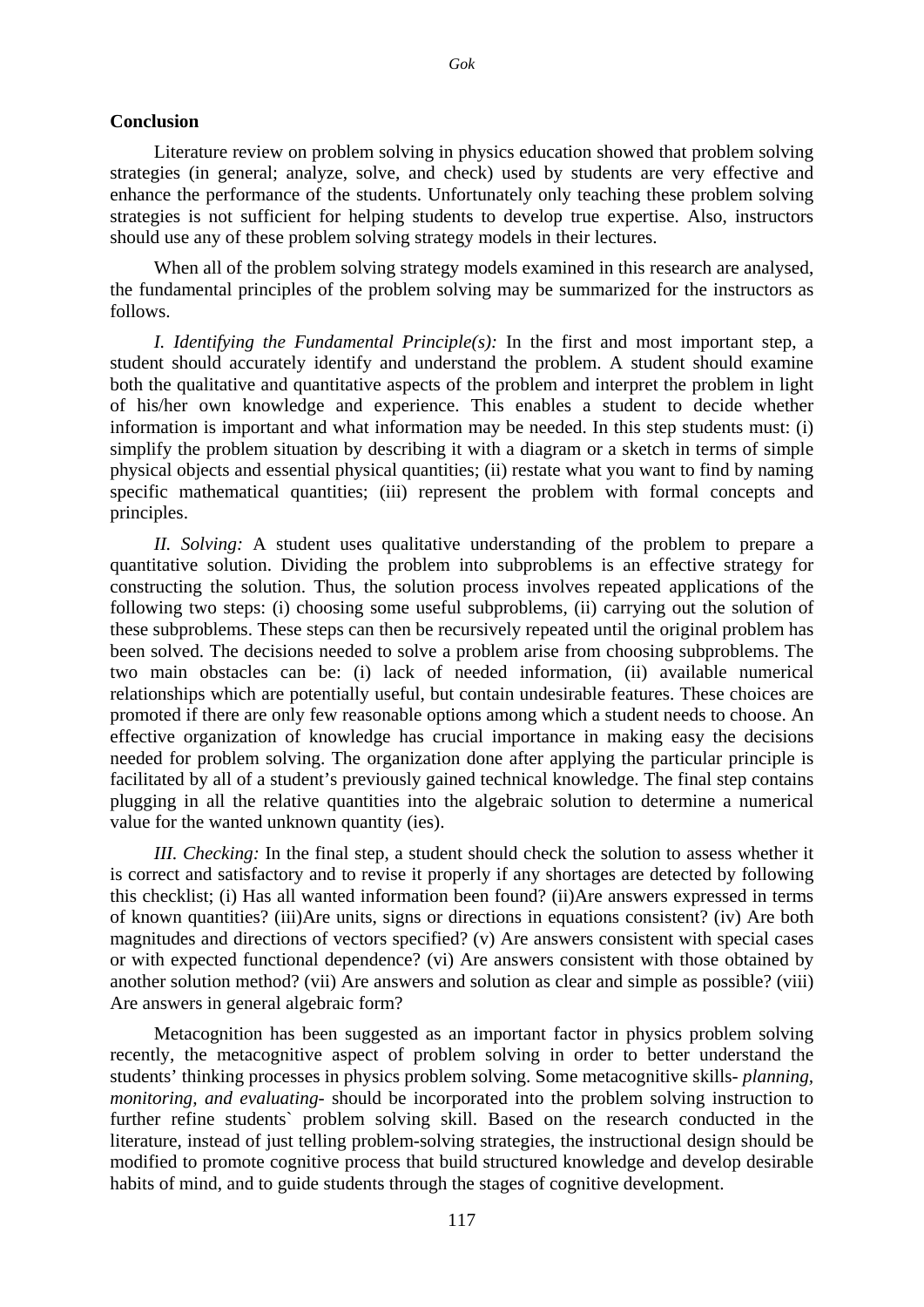#### **References**

- Amigues, R. (1988). Peer interaction in solving physics problems: Sociocognitive confrontation and metacognitive aspects. *Journal of Experimental Child Psychology*,45, 141-158.
- Anderson, D., Nashon, M. (2006). Predators of knowledge construction: Interpreting students' metacognition in an amusement park physics program. *Science Education*,1-23.
- Artz, F., Armour-Thomas, E. (1992). Development of a cognitive-metacognitive framework for protocol analysis of mathematical problem solving in small groups. *Cognition and Instruction*, 9, 137-175.
- Bagno, E., Eylon, Bat-S. (1997). From problem solving to a knowledge structure: An example from the domain of electromagnetism. *American Journal of Physics, 65*, 726-736.
- Baker, L. Cerro, L. C. (2000). Assessing metacognition in children and adults. In G. Schraw & J. C. Impara (Eds.), *Issues in the measurement of metacognition* (pp.99- 145). Lincoln: Buros Institute of Mental Measurements.
- Bascones, J., Novak, V., Novak, J. D. (1985). Alternative instructional systems and the development of problem-solving skills in physics. *European Journal of Science Education*, 7(3), 253-261.
- Bennett, W. (2008). Problem solving: can anybody do it? *Chemistry Education Research and Practice, 9*, 60-64.
- Bolton. J., Ross, S. (1997). Developing students' physics problem-solving skills. *Physics Education, 32*, 176-185.
- Brown, A. L. (1978). Knowing when, where, and how to remember: A problem of metacognition. In R. Glaser (Eds.), *Advances in instructional psychology* (Vol. 1) (pp.77-165). New Jersey: Lawrence Erlbaum Associates.
- Chi, T., Feltovich, P., Glaser, R. (1981). Categorization and representation of physics problems by experts and novices. *Cognitive Science*, *5*, 121-152.
- Cooper, M., Cox, C., Nammouz, M., Case, E. (2008). An assessment of the effect of collaborative groups on students' problem-solving strategies and abilities. *Journal of Chemical Education, 85*, 866-872.
- Desoete, A. (2008). Multi-method assessment of metacognitive skills in elementary school children: How you test is what you get. *Metacognition and Learning*, DOI.10.1007/s11409-008-9026-0.
- Dewey, J. (1910). *How we think*. London: D. C. Heath & Company.
- Dufrense, R., Gerace, W., Leonard, J. (1997). Solving physics problems with multiple representations. *Physics Teacher*, *35*, 270.
- Elshout, J. J. (1987). Problem-solving and education. In E. De Corte, H. Lodewijks, R.Parmentier & P. Span (Eds.), *Learning and instruction: European research in an international context* (Vol. 1) (pp.259-274). Oxford: Leuven University Press and Pergamon Press.
- Flavell, J. (1976). Metacognitive aspects of problem solving. In L.B. Resnick (Eds.), *The nature of intelligence* (pp.231-235). New Jersey: Lawrence Erlbaum Associates.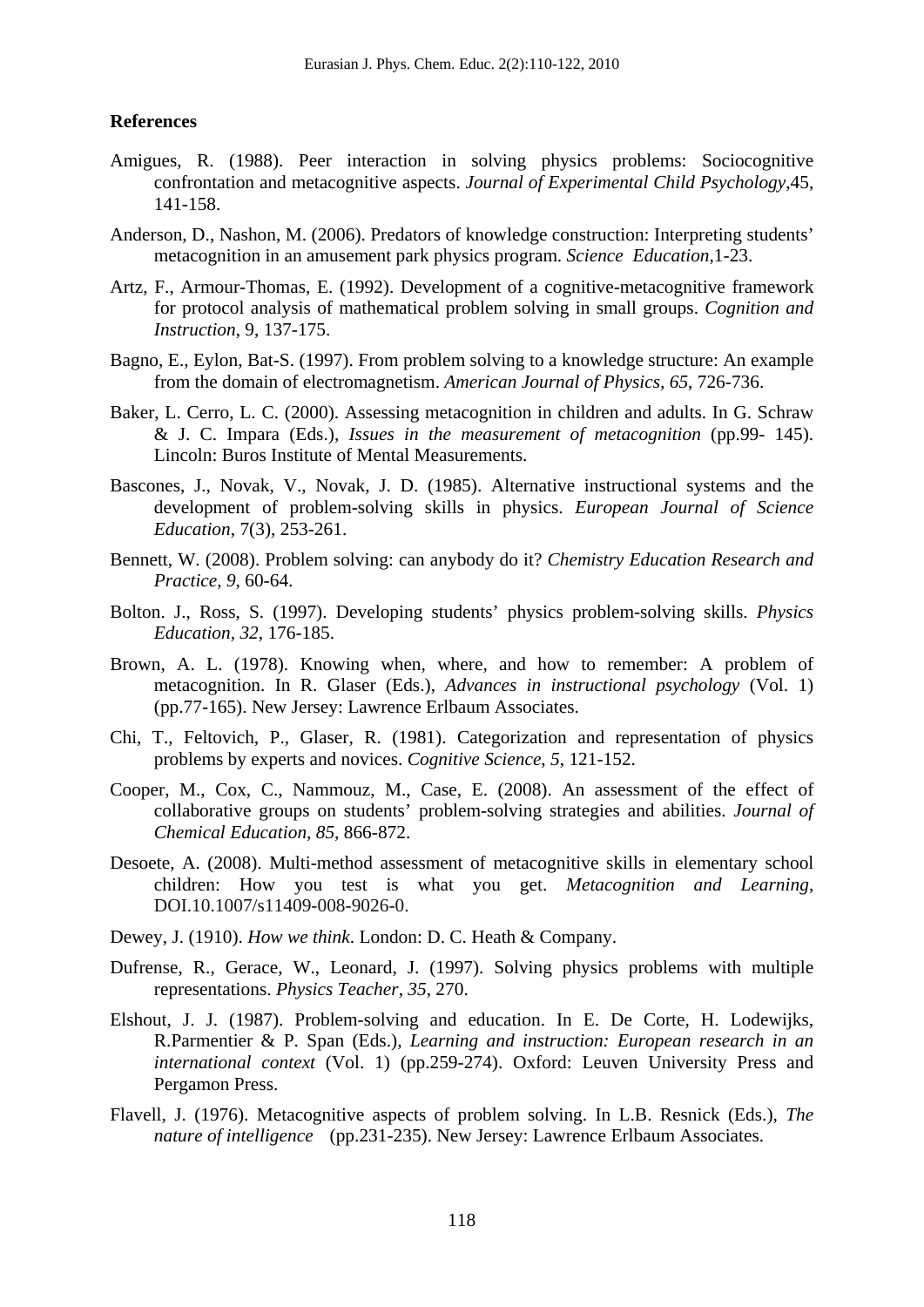- Flavell, J. (1979). Metacognitive and cognitive monitoring: A new area of cognitive developmental inquiry. *American Psychologist*, *34*, 906-911.
- Garrett, R. M. (1986). Problem-solving in science education. *Studies in Science Education*, *13,* 70-95.
- Georghiades, P. (2004). From the general to the situated: Three decades of metacognition. *International Journal of Science Education*, 26(3), 365-383.
- Gil-Perez, D., Dumas-Carre, Caillot, M., & Martinez-Torregrosa, J. (1990). Paper and pencil problem solving in the physical sciences as a research activity. *Studies in Science Education*, *18,* 137-151.
- Goos, M., Galbraith, P., Renshaw, P. (2002). Socially mediated metacognition: Creating collaborative zones of proximal development in small group problem solving. *Educational Studies in Mathematics*, *49,* 193-223.
- Harskamp, E., Ding, N. (2006). Structured collaboration versus individual learning in solving physics problems. *International Journal of Science Education*, *14*, 1669-1688.
- Heller, I., Reif, F. (1984). Prescribing effective human problem-solving processes: Problem description in physics. *Cognition and Instruction*, *1*, 77–216.
- Heller, P., Keith, R., Anderson, S. (1992). Teaching problem solving through cooperative grouping. Part 1: Group versus individual problem solving. *American Journal of Physics*, *60*, 627-636.
- Heller, P., Hollabaugh, M. (1992). Teaching problem solving through cooperative grouping. Part 2: Designing problems and structuring groups. *American Journal of Physics, 60*, 637-644.
- Heller, K., Heller, P. (1995). *The competent problem solver, a strategy for solving problems in physics, calculus version* (2nd ed.). Minneapolis, MN: McGraw-Hill.
- Henderson, C., Heller, K., Heller, P., Kuo, V. H. Yerushalmi, E. (2001). Instructors' ideas about problem solving – Setting goals. *Proceedings of Physics Education Research Conference,* Rochester, New York, July 2001.
- Hollingworth, W., McLoughlin, C. (2001). Developing science students' metacognitive problem solving skills on-line. *Australian J. of Educational Technology*, *17*, 50-63.
- Johnstone, H., Otis, H. (2006). Concept mapping in problem based learning: a cautionary tale. *Chemistry Education Research and Practice*, *7*, 84-95.
- Kapa, E. (2007). Transfer from structured to open-ended problem solving in a computerized metacognitive environment. *Learning and Instruction, 17,* 688-707.
- Kneeland, S. (1999). *Effective problem solving: Hoe to understand the process and practice it successfully.* How to Books.
- Kohl, P., Rosengrant, D., Finkelstein, N. (2007). Strongly and weakly approaches to teaching multiple representation use in physics. *Physical Review Special Topics-Physics Education Research*, *3*, 1-10.
- Kohl. P., Finkelstein, N. (2008). Patterns of multiple representation use by experts and novices during physics problem solving. *Physical Review Special Topics-Physics Education Research,* 010111, 1-13.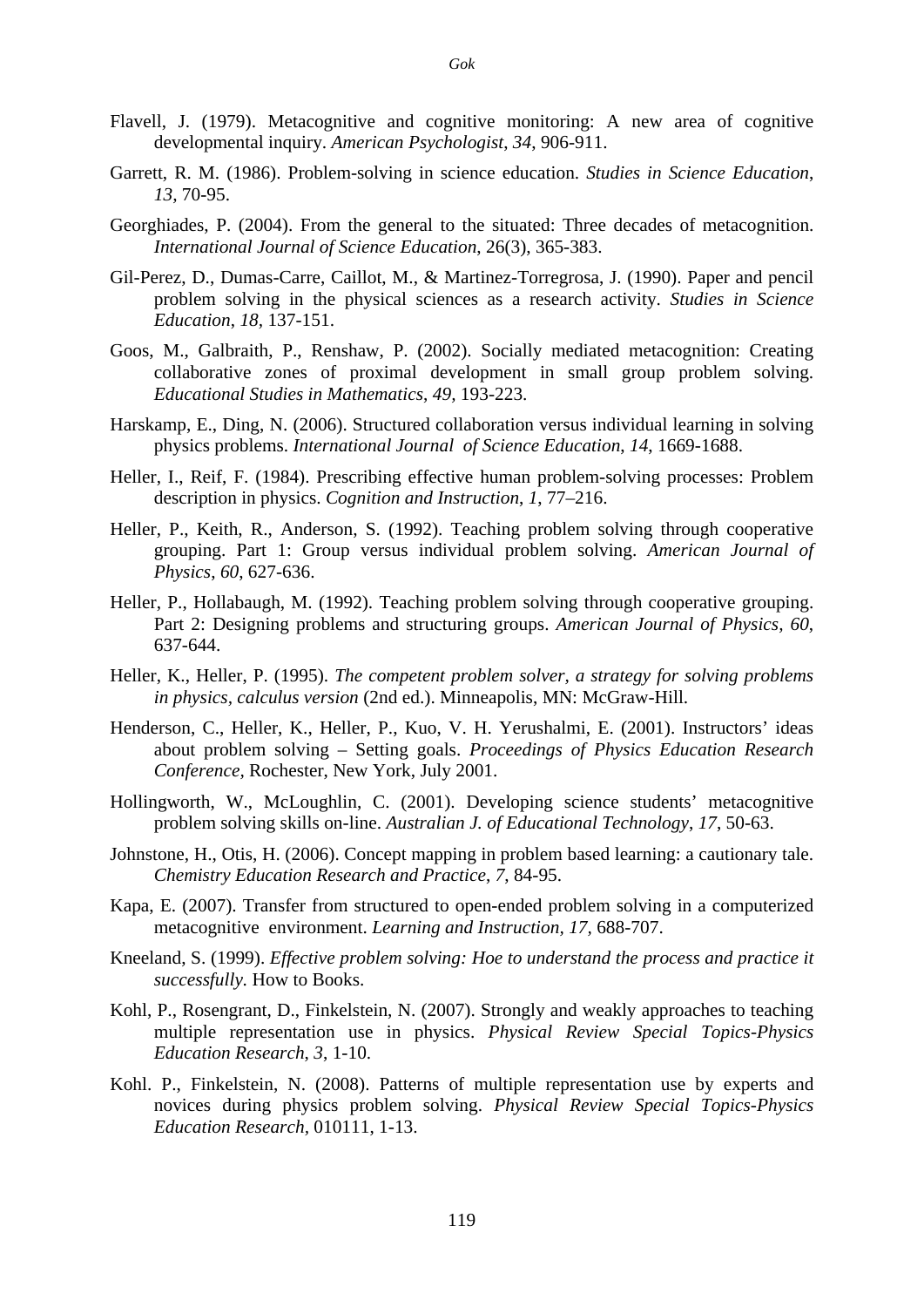- Kowalski, F., Gök, T., Kowalski, S. (2009). Using Tablet PCs to strengthen problem-solving skills in an upper-level engineering physics course, *39th ASEE/IEEE Frontiers in Education Conference*, October 18- 21, 2009, San Antonio, TX
- Kramarski, B., Mevarech, R., Arami, M. (2002). The effects of metacognitive instruction on solving mathematical authentic tasks. *Educational Studies in Mathematics*, *49*, 225-250.
- Kuo, V. (2004). An explanatory model of physics faculty conceptions about the problem solving process. Unpublished doctoral thesis, University of Minnesota.
- Larkin, H. (1979). Processing information for effective problem solving. *Engineering Education, 70,* 285-288.
- Larkin, H., Reif, F. (1979). Understanding and teaching problem-solving in physics. *European Journal of Science Education*, *1*, 191-203.
- Larkin, H., McDermott, J., Simon, P., & Simon, A. (1980). Model of competence in solving physics problems. *Cognitive Science*, *4*, 317-345.
- Larkin, J. H. (1981). Enriching formal knowledge: A model for learning to solve textbook physics problems. In J. R. Anderson (Eds.), *Cognitive skills and their acquisition*  (pp.311- 334). New Jersey: Lawrence Erlbaum Associates.
- Loucks, S. E. (2007). *Introductory physics with algebra: Mastering problem-solving*. US: John Wiley & Sons.
- Lucangeli, D., Galderisi, D., Cornoldi, C. (1995). Specific and general transfer effects of meta-memory training. *Learning Disabilities Research and Practice*, *10*, 11–21.
- Mayer, R. E. (1991). *Thinking, problem solving, cognition* (2nd ed.). New York: W. H. Freeman and Company.
- Mayer, R. E. (2008). *Learning and Instruction*. Upper Saddle River, NJ: Prentice Hall.
- Mazur, E. (1997). *Peer Instruction: A user's manual*. Upper Saddle River, NJ: Prentice Hall.
- McDermott, C. (1991). Millikan Lecture 1990: What we teach and what is learned-closing the gap. *American Journal of Physics*, *59,* 301-315.
- Meijer, J., Veenman, J., van Hout-Wolters, B. (2006). Metacognitive activities in textstudying and problem- solving: Development of a taxonomy. *Educational Research and Evaluation*, *12*, 209-237.
- Mestre, J. P. (2001). Implication of research on learning. *Physics Education*, *36*, 44-51.
- Metallidou, P. (2009). Pre-service and in-service teachers' metacognitive knowledge about problem-solving strategies. *Teaching and Teacher Education*, *25*, 76-82.
- Montague, M. (1992). The effects of cognitive and metacognitive strategy instruction on the mathematical problem solving of middle school students with learning disabilities. *J. of Learning Disabilities*, *25,* 230-248.
- Newell, A., Simon, H. A. (1972). *Human problem solving*. New Jersey: Prentice Hall.
- Osborne, J., Dillon, J. (2008). *Science education in Europe: Critical reflections*. London: Nuffield Foundation.
- Ozsoy, G., Ataman, A. (2009). The effect of metacognitive strategy training on mathematical problem solving achievement. *International Electronic Journal of Elementary Education*, *1,* 67-82.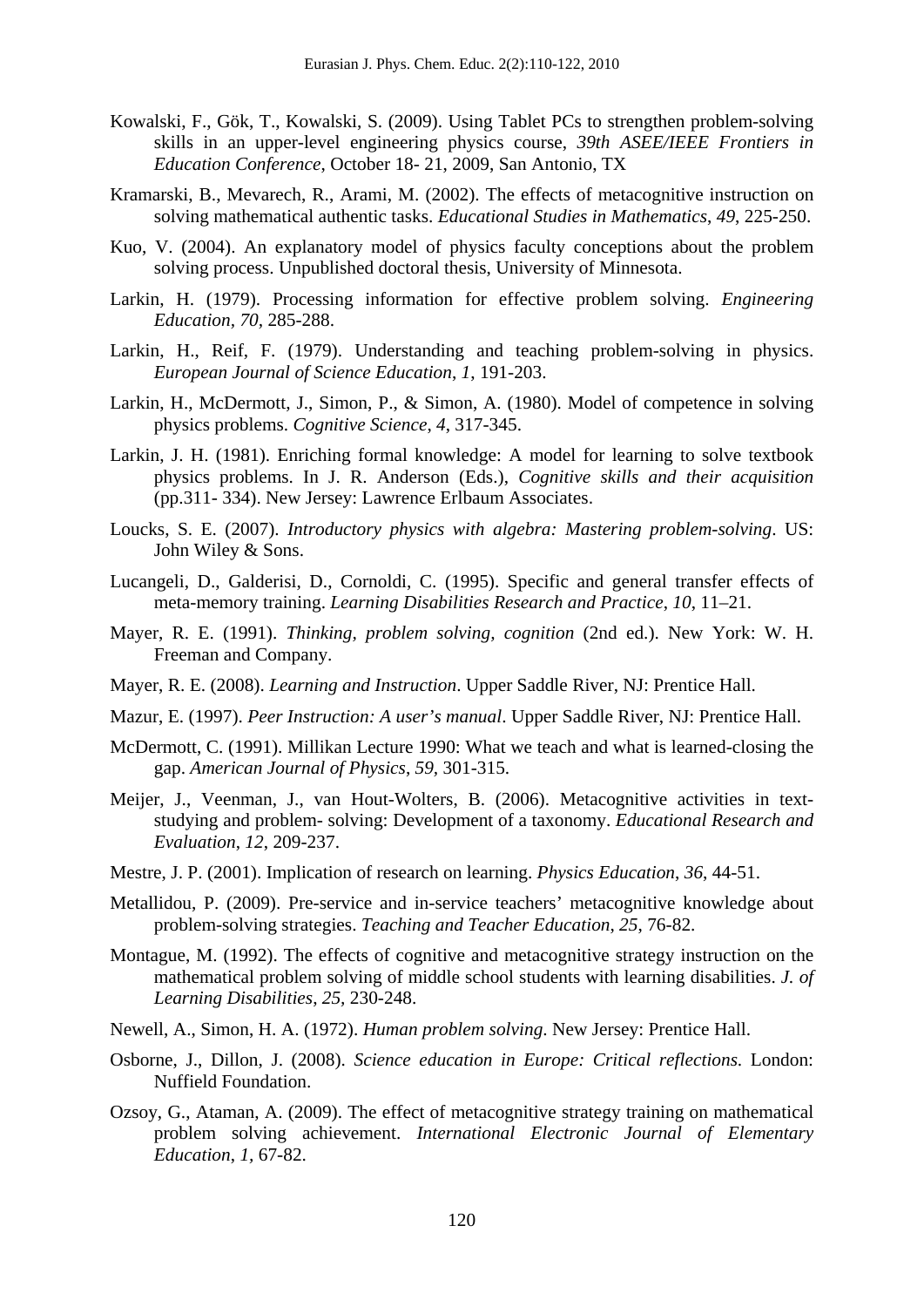- Pintrich, P. R., Wolters, C. A. Baxter, G. P. (2000). Assessing metacognition and selfregulated learning. In G. Schraw, & J. C. Impara (Eds.), *Issues in the measurement of metacognition* (pp.43-97). Lincoln: Buros Institute of Mental Measurements.
- Pol, H. (2005). Solving physics problems with the help of computer-assisted instruction. *International J. of Sci. Education*, *27*, 451-469.
- Polya, G. (1945). *How to solve it*. New Jersey: Princeton University Press.
- Reif, F., Larkin, H., Brackett, C. (1976). Teaching general learning and problem-solving skills. *American Journal of Physics*, *44*, 212-217.
- Reif, F. (1981). Teaching problem solving: A scientific approach. *The physics Teacher*, *19,* 310-316.
- Reif, F., Heller, I. (1982). Knowledge structures and problem solving in physics. *Educational Psychologist*, *17*, 102-127.
- Reif, F. (1995). Millikan Lecture 1994: Understanding and teaching important scientific thought process. *American Journal of Physics*, *59*, 891.
- Robertson, W. C (1990). Detection of cognitive structure with protocol data: Redicting performance on physics transfer problems. *Cognitive Science*, 14, 253-280.
- Savage, M., Williams, J. (1990). *Mechanics in action-modelling and practical investigations*. Cambridge: Cambridge University Press.
- Schraw, G, Crippen, K. J. & Hartley, K. (2006). Promoting self-regulation in science education: Metacognition as part of a broader perspective on learning. *Research in Science Education*, 36, 111-139.
- Schunk, D. H. (2000). *Learning theories An educational perspective*. New Jersey: Prentice Hall.
- Schoenfeld, H. (1985). *Mathematical problem solving*. San Diego: Academic Press.
- Simon, D. P. & Simon, H. A. (1978). Individual differences in solving physics problems. In R. S. Siegler (Eds.), *Children thinking: What develop?* (pp.325-348). New Jersey: Lawrence Erlbaum Associates.
- Stillman, A., & Galbraith, L. (1998). Applying mathematics with real world connections: Metacognitive characteristics of secondary students. *Educational Studies in Mathematics*, *36*, 157-195.
- Sweller, J. (1988). Cognitive load during problem solving: Effects on learning. *Cognitive Science12,* 257-285.
- Teong, K. (2002). The effect of metacognitive training on mathematical word-problem solving. *Journal of Computer Assisted Learning, 19*, 46-45.
- Tobias, S. & Everson, H. (2000). Assessing metacognitive knowledge monitoring. In G. Schraw & J. C. Impara (Eds.), *Issues in the measurement of metacognition* (pp.141- 222). Lincoln: Buros Institute of Mental Measurements.
- Tuminaro, J., & Redish, F. (2007). Elements of a cognitive model of physics problemsolving: Epistemic games. *Physical Review Special Topics-Physics Education Research*, *3,* 1-22.
- Van-Heuvelen, A. (1991). Learning to think like a physicist: A review of research-based instructional strategies. *American Journal of Physics*, *59*, 891-897.